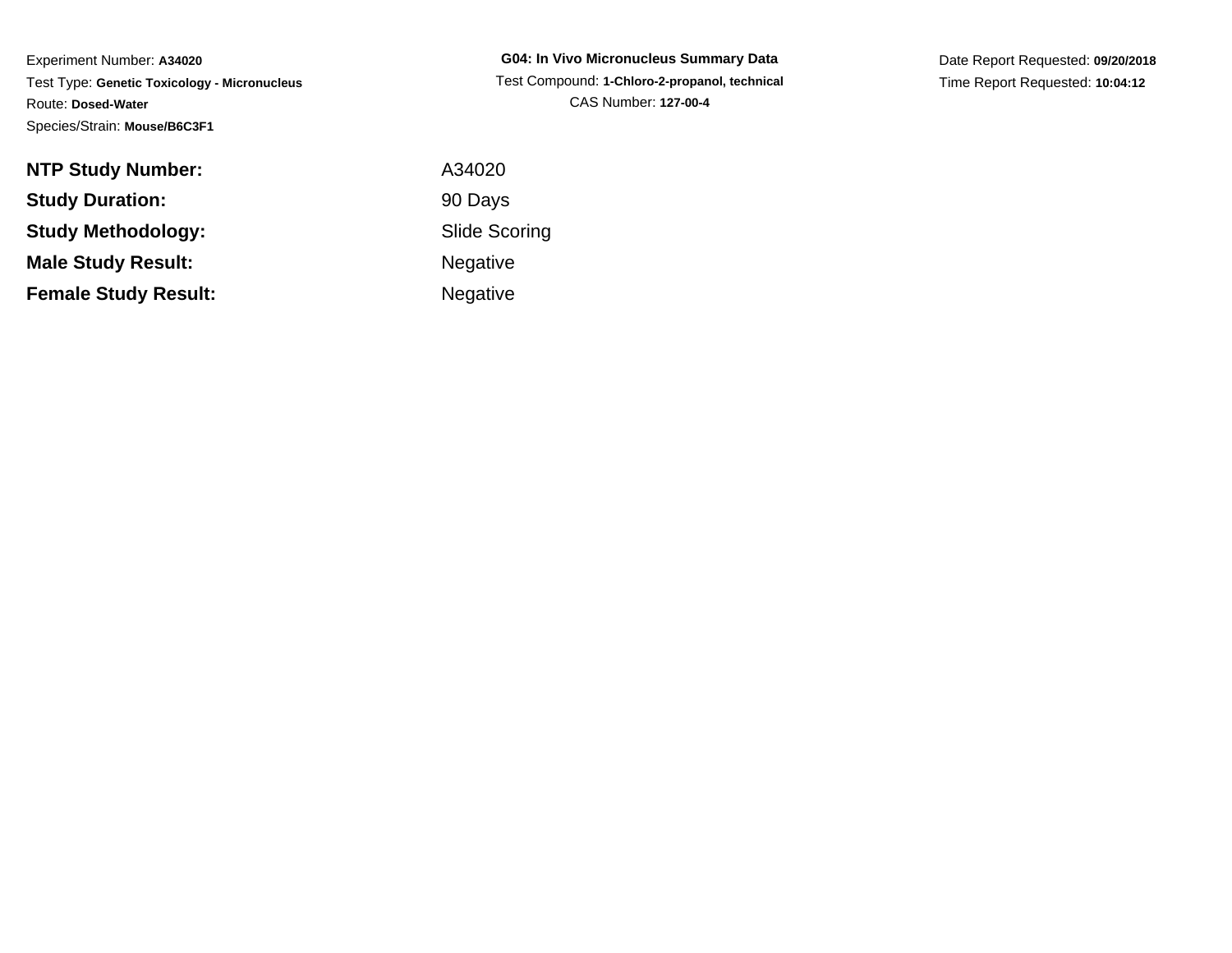**G04: In Vivo Micronucleus Summary Data** Test Compound: **1-Chloro-2-propanol, technical**CAS Number: **127-00-4**

Date Report Requested: **09/20/2018**Time Report Requested: **10:04:12**

|                              |    | <b>MN NCE/1000</b> |         |
|------------------------------|----|--------------------|---------|
| Dose (ppm)                   | N  | Mean ± SEM         | p-Value |
| Vehicle Control <sup>1</sup> | 10 | $1.38 \pm 0.13$    |         |
| 33.0                         | 9  | $1.48 \pm 0.12$    | 0.2672  |
| 100.0                        | 10 | $1.48 \pm 0.13$    | 0.2457  |
| 330.0                        | 9  | $1.14 \pm 0.07$    | 0.9550  |
| 1000.0                       | 10 | $1.41 \pm 0.09$    | 0.4116  |
| 3300.0                       | 10 | $1.35 \pm 0.08$    | 0.5783  |
| Trend p-Value                |    | 0.6330             |         |

Trial Summary: Negative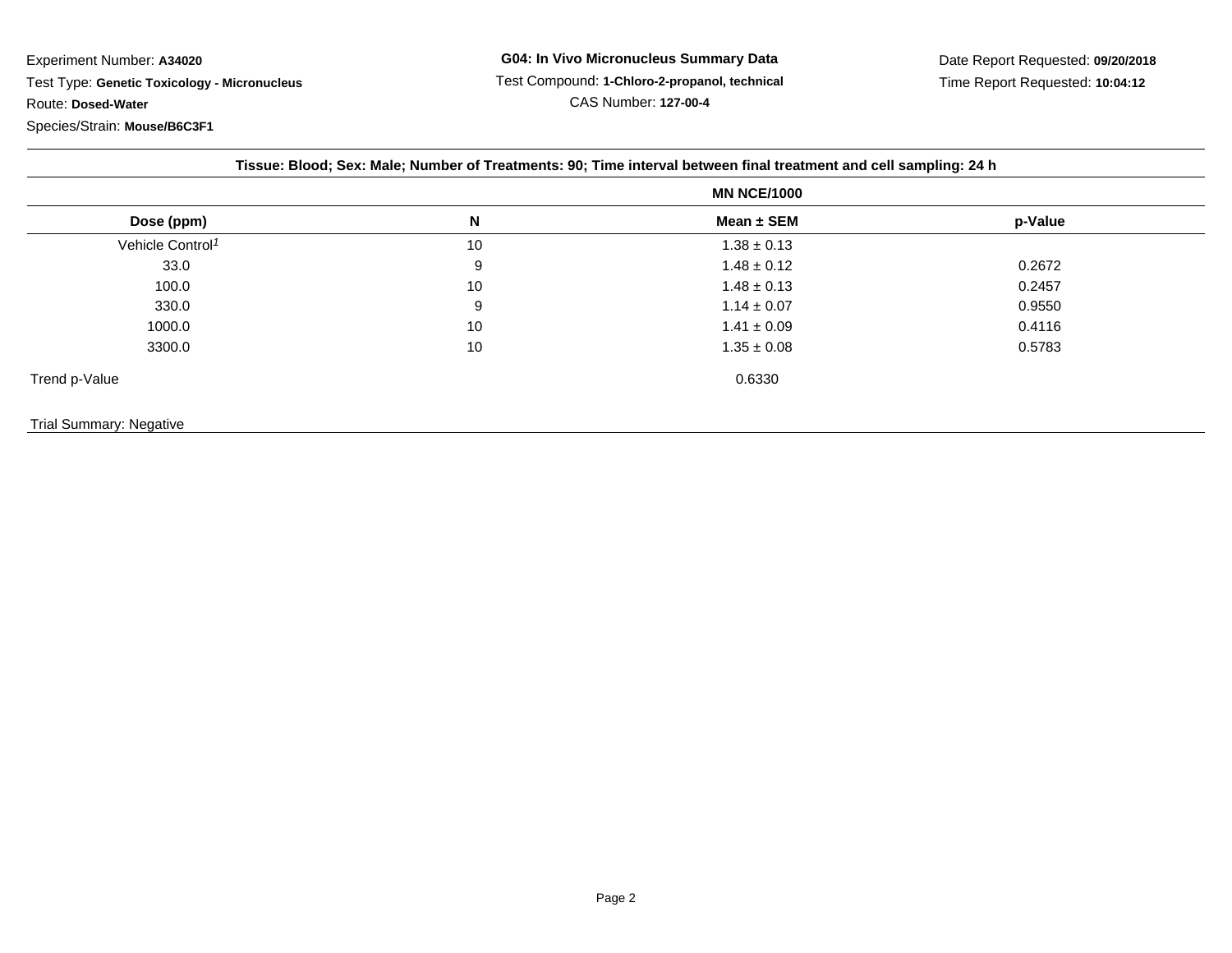**G04: In Vivo Micronucleus Summary Data** Test Compound: **1-Chloro-2-propanol, technical**CAS Number: **127-00-4**

Date Report Requested: **09/20/2018**Time Report Requested: **10:04:12**

| Tissue: Blood; Sex: Female; Number of Treatments: 90; Time interval between final treatment and cell sampling: 24 h |
|---------------------------------------------------------------------------------------------------------------------|
|---------------------------------------------------------------------------------------------------------------------|

|                              |    | <b>MN NCE/1000</b> |         |  |
|------------------------------|----|--------------------|---------|--|
| Dose (ppm)                   | N  | Mean ± SEM         | p-Value |  |
| Vehicle Control <sup>1</sup> | 10 | $1.00 \pm 0.08$    |         |  |
| 33.0                         | 10 | $1.24 \pm 0.08$    | 0.0321  |  |
| 100.0                        | 10 | $1.14 \pm 0.07$    | 0.1346  |  |
| 330.0                        | 10 | $1.05 \pm 0.09$    | 0.3236  |  |
| 1000.0                       | 10 | $1.07 \pm 0.08$    | 0.2932  |  |
| 3300.0                       | 10 | $1.12 \pm 0.05$    | 0.1820  |  |
| Trend p-Value                |    | 0.4960             |         |  |

## Trial Summary: Negative